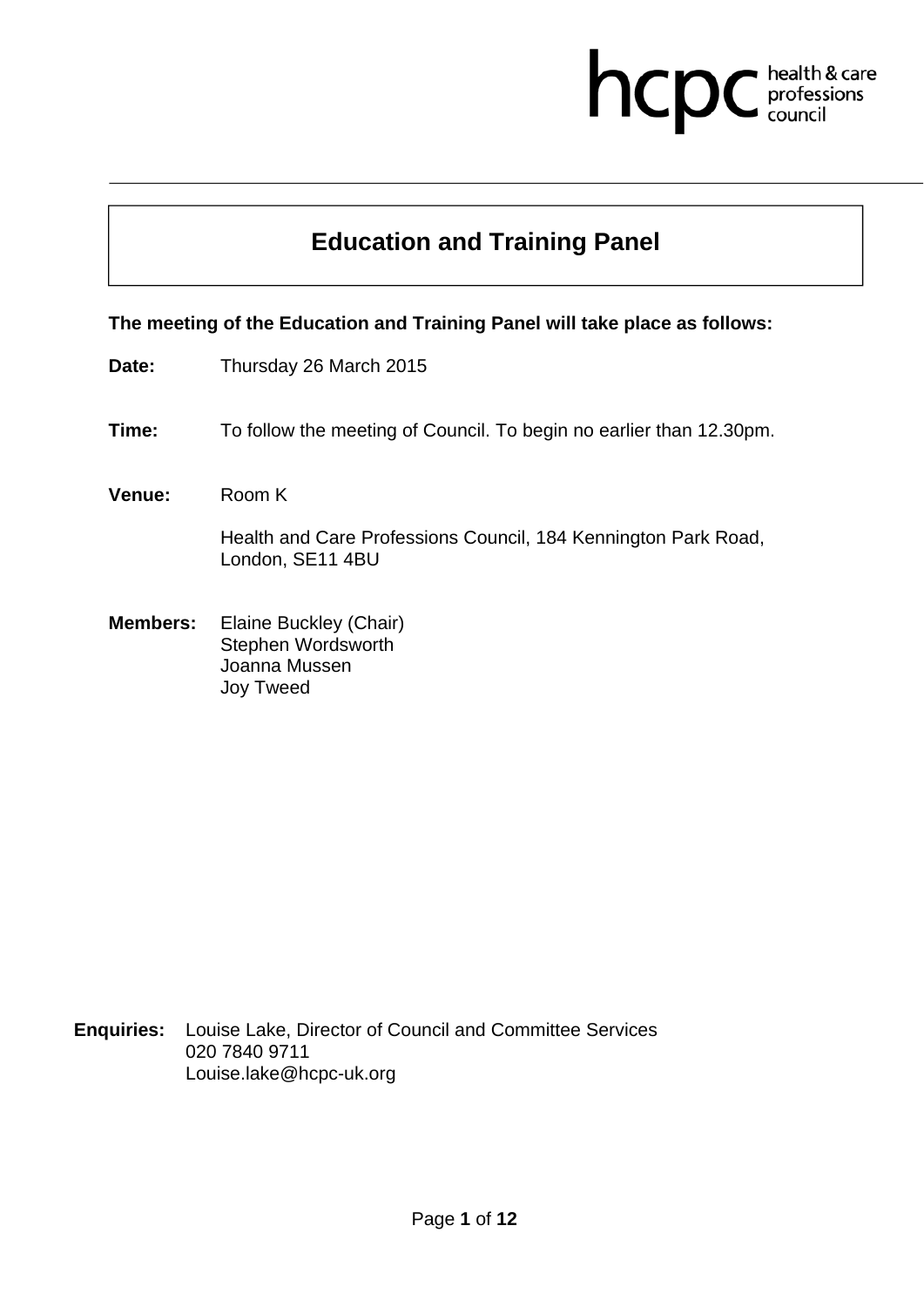Public Agenda

|    |    | Apologies for absence                                                                            | verbal |
|----|----|--------------------------------------------------------------------------------------------------|--------|
| 2. |    | Declarations of conflicts of interest                                                            | verbal |
|    |    | Programme approval                                                                               |        |
|    | А. | Programmes in respect of which approval / ongoing<br>approval is recommended without conditions: | none   |

 **B. Programmes in respect of which approval/ongoing approval is recommended subject to conditions:**  enclosure 1 ETP 07/15

|                | <b>Education provider</b>          | <b>Programme Name</b>              | <b>Mode</b>      |
|----------------|------------------------------------|------------------------------------|------------------|
| 1              | <b>Bournemouth University</b>      | <b>BA (Hons) Social Work</b>       | <b>Full Time</b> |
| $\overline{2}$ | <b>Bournemouth University</b>      | <b>MA Social Work</b>              | <b>Full Time</b> |
| 3              | <b>Sheffield Hallam University</b> | PG Cert Approved Mental Health     | <b>Full Time</b> |
|                |                                    | Professional (AMHP)                |                  |
| $\overline{4}$ | <b>Sheffield Hallam University</b> | PG Cert Approved Mental Health     | <b>Part Time</b> |
|                |                                    | Professional (AMHP)                |                  |
| 5              | <b>Staffordshire University</b>    | <b>BA (Hons) Social Work</b>       | <b>Full Time</b> |
| 6              | <b>Staffordshire University</b>    | <b>BA (Hons) Social Work</b>       | Part Time        |
| 7              | University of Cumbria              | Dip HE Paramedic Practice          | <b>Full Time</b> |
| 8              | University of Cumbria              | Dip HE Paramedic Practice          | <b>Part Time</b> |
| 9              | University of Cumbria              | <b>UAWd Approved Mental Health</b> | Work             |
|                |                                    | Practice                           | <b>Based</b>     |
|                |                                    |                                    | learning         |
| 10             | <b>Wiltshire College</b>           | <b>BSc (Hons) Social Work</b>      | <b>Full Time</b> |

 **C. Programmes in respect of which approval / ongoing approval is recommended subject to conditions, where the education provider has made observations on the visitors' report:** 

none

 **D. Programmes previously recommended for approval / ongoing approval subject to conditions and which have now been met:** 

Verbal

|                | <b>Education provider</b>        | <b>Programme Name</b>               | <b>Mode</b>      |
|----------------|----------------------------------|-------------------------------------|------------------|
|                | <b>Bournemouth University</b>    | <b>BA (Hons) Social Work</b>        | <b>Full Time</b> |
| 2              | <b>Bournemouth University</b>    | <b>MA Social Work</b>               | <b>Full Time</b> |
| 3              | The University of Northampton    | <b>BA (Hons) in Social Work</b>     | <b>Full Time</b> |
| $\overline{4}$ | The University of Northampton    | BA (Hons) in Social Work            | Work             |
|                |                                  |                                     | <b>Based</b>     |
|                |                                  |                                     | learning         |
| 5              | <b>University Campus Suffolk</b> | <b>BSc (Hons) Paramedic Science</b> | <b>Full Time</b> |
| 6              | University of Bedfordshire       | <b>BSc (Hons) Paramedic Science</b> | <b>Full Time</b> |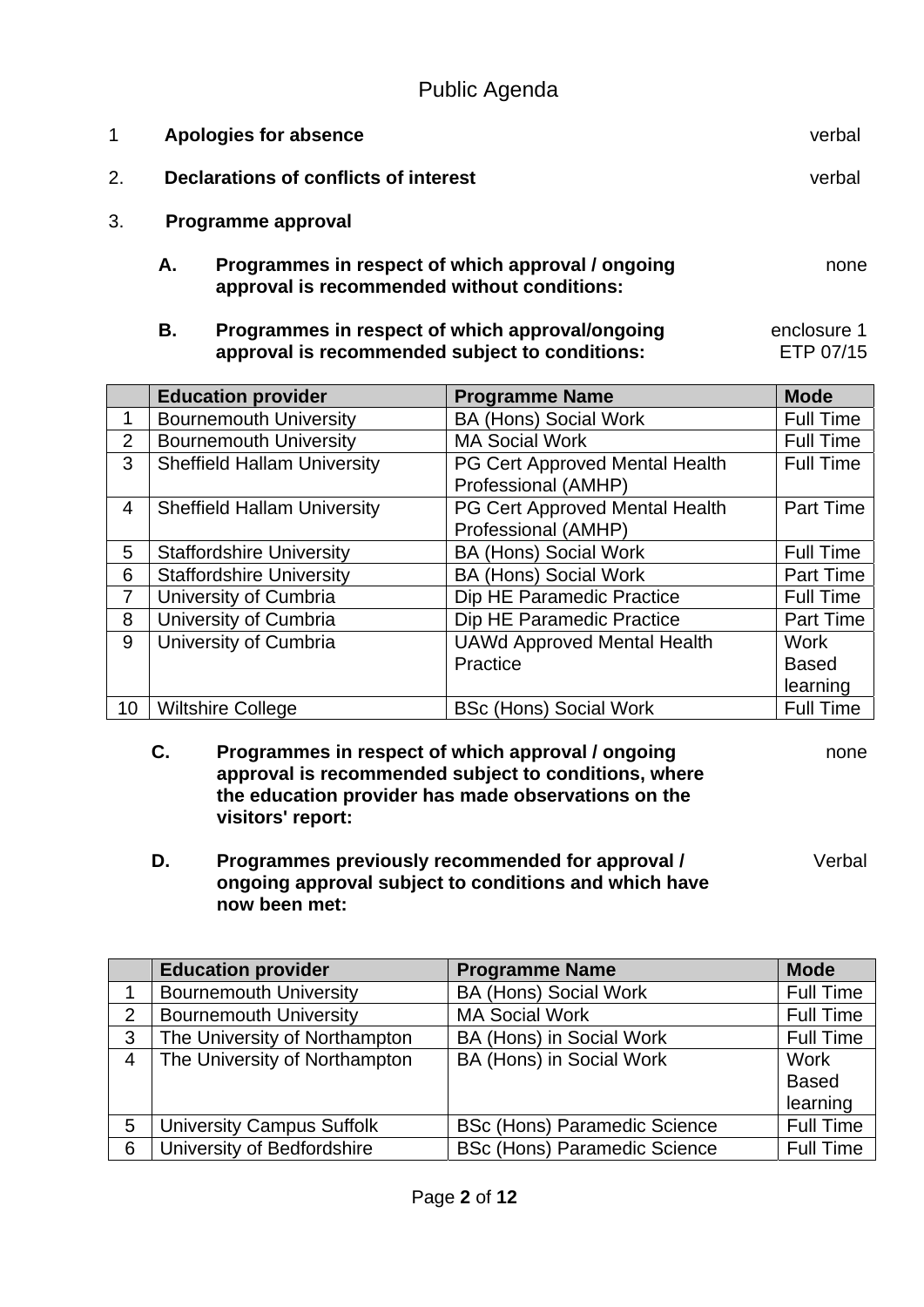**E. Independent and supplementary prescribing programmes which have been subject to an amended approval process and for which approval is recommended** 

|                | <b>Education provider</b> | <b>Programme Name</b>                        | <b>Mode</b>      |
|----------------|---------------------------|----------------------------------------------|------------------|
| 1              | University of Essex       | A Conversion Programme to Prepare            | Part Time        |
|                |                           | <b>Physiotherapist and Podiatrists</b>       |                  |
|                |                           | <b>Supplementary Prescribers as</b>          |                  |
|                |                           | <b>Independent Prescribers</b>               |                  |
| 2              | University of Essex       | Practice Certificate in Supplementary        | Part Time        |
|                |                           | & Independent Prescribing for                |                  |
|                |                           | <b>Physiotherapists and Podiatrists</b>      |                  |
| 3              | University of Essex       | <b>Practice Certificate in Supplementary</b> | <b>Part Time</b> |
|                |                           | <b>Prescribing for Allied Health</b>         |                  |
|                |                           | Professionals                                |                  |
| $\overline{4}$ | University of Essex       | <b>Practice Certificate in Supplementary</b> | Part Time        |
|                |                           | Prescribing for Physiotherapists and         |                  |
|                |                           | Podiatrists                                  |                  |

## 4. **Annual monitoring**

 **A. Programmes which have been subject to annual monitoring audit and for which continuing approval is recommended:** enclosure 3 ETP 09/15

|                 | <b>Education provider</b>         | <b>Programme Name</b>                  | <b>Mode</b>      |
|-----------------|-----------------------------------|----------------------------------------|------------------|
| 1               | <b>Birmingham City University</b> | <b>BSc (Hons) Paramedic Science</b>    | <b>Full Time</b> |
| $\overline{2}$  | <b>Birmingham City University</b> | Dip HE Paramedic Science               | <b>Full Time</b> |
| 3               | <b>Coventry University</b>        | BA (Hons) in Social Work               | <b>Full Time</b> |
| $\overline{4}$  | <b>Coventry University</b>        | BA (Hons) in Social Work               | <b>Work</b>      |
|                 |                                   |                                        | <b>Based</b>     |
|                 |                                   |                                        | learning         |
| 5               | <b>Coventry University</b>        | <b>BSc (Hons) Applied Biomedical</b>   | <b>Full Time</b> |
|                 |                                   | Science                                |                  |
| 6               | <b>Coventry University</b>        | <b>BSc (Hons) Dietetics</b>            | <b>Full Time</b> |
| $\overline{7}$  | <b>Coventry University</b>        | <b>BSc (Hons) Occupational Therapy</b> | <b>Full Time</b> |
| 8               | <b>Coventry University</b>        | <b>BSc (Hons) Occupational Therapy</b> | Part Time        |
| 9               | <b>Coventry University</b>        | <b>BSc (Hons) Occupational Therapy</b> | Work             |
|                 |                                   |                                        | <b>Based</b>     |
|                 |                                   |                                        | learning         |
| 10 <sup>1</sup> | <b>Coventry University</b>        | <b>BSc (Hons) Physiotherapy</b>        | <b>Full Time</b> |
| 11              | <b>Coventry University</b>        | BSc (Hons) Physiotherapy (Leicester)   | <b>Full Time</b> |
| 12 <sub>2</sub> | <b>Coventry University</b>        | Diploma of Higher Education            | <b>Full Time</b> |
|                 |                                   | <b>Operating Department Practice</b>   |                  |
| 13              | <b>Coventry University</b>        | Diploma of Higher Education            | <b>Full Time</b> |
|                 |                                   | Paramedic Science                      |                  |
| 14              | <b>Coventry University</b>        | <b>MA Social Work</b>                  | <b>Full Time</b> |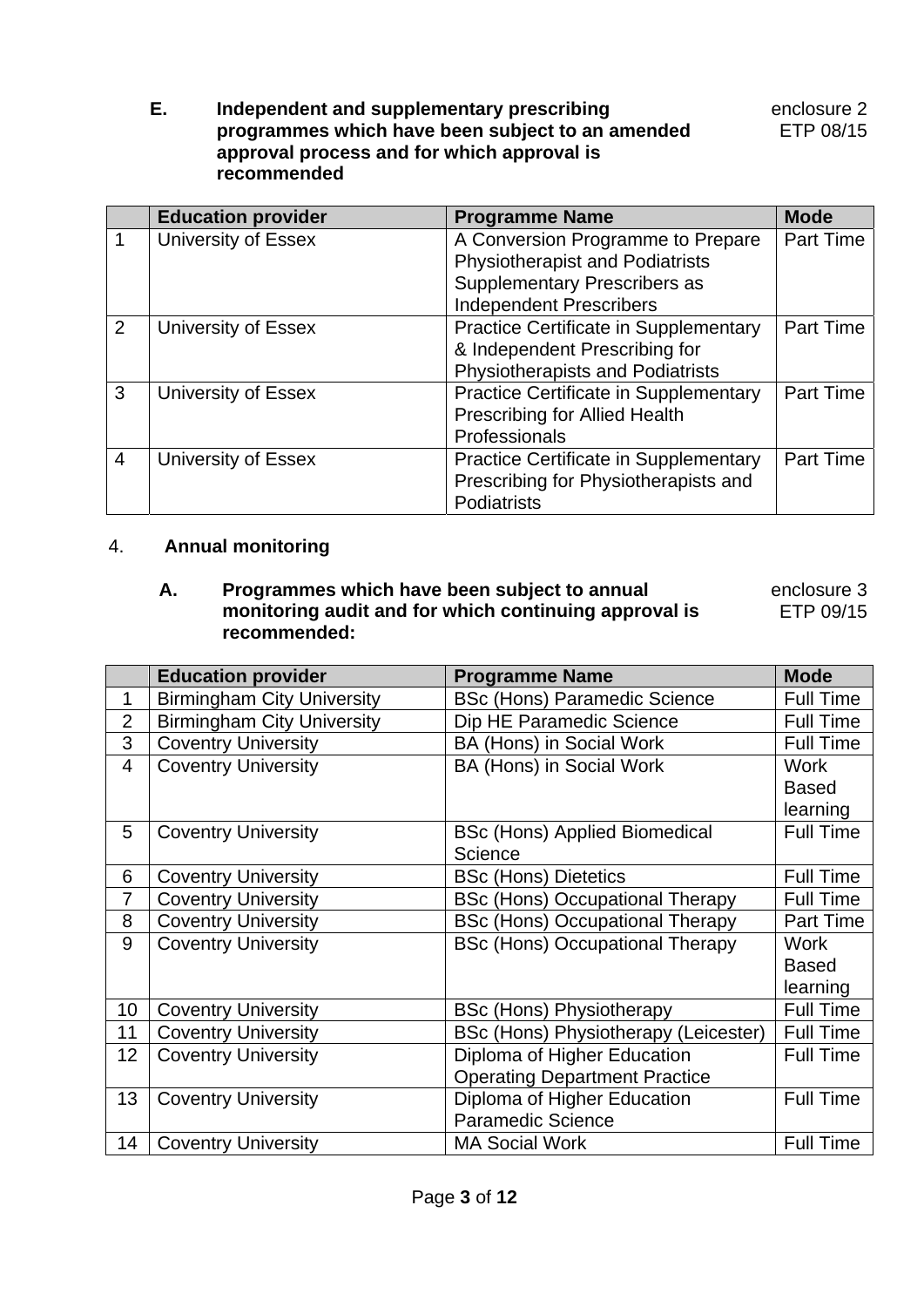| 15 | <b>Coventry University</b>                   | <b>MA Social Work</b>                                                                         | <b>Work</b>      |
|----|----------------------------------------------|-----------------------------------------------------------------------------------------------|------------------|
|    |                                              |                                                                                               | <b>Based</b>     |
|    |                                              |                                                                                               | learning         |
| 16 | King's College London                        | <b>BSc (Hons) Nutrition and Dietetics</b>                                                     | <b>Full Time</b> |
| 17 | King's College London                        | <b>BSc (Hons) Physiotherapy</b>                                                               | <b>Full Time</b> |
| 18 | King's College London                        | <b>MSc Dietetics</b>                                                                          | <b>Full Time</b> |
| 19 | King's College London                        | MSc Physiotherapy (Pre-registration)                                                          | <b>Full Time</b> |
| 20 | King's College London                        | <b>Pg Dip Dietetics</b>                                                                       | <b>Full Time</b> |
| 21 | Liverpool John Moores University             | BA (Hons) in Social Work                                                                      | <b>Full Time</b> |
| 22 | <b>Liverpool John Moores University</b>      | <b>BSc (Hons) Applied Biomedical</b><br>Science                                               | <b>Full Time</b> |
| 23 | Liverpool John Moores University             | <b>BSc (Hons) Applied Biomedical</b><br>Science                                               | <b>Part Time</b> |
| 24 | Liverpool John Moores University             | Diploma of Higher Education                                                                   | <b>Full Time</b> |
|    |                                              | <b>Paramedic Practice</b>                                                                     |                  |
| 25 | Liverpool John Moores University             | MA in Social Work                                                                             | <b>Full Time</b> |
| 26 | <b>Liverpool John Moores University</b>      | Postgraduate Diploma Social Work                                                              | <b>Work</b>      |
|    |                                              | (Step up to Social Work)                                                                      | <b>Based</b>     |
|    |                                              |                                                                                               | learning         |
| 27 | Manchester Metropolitan                      | <b>BA (Hons) Social Work</b>                                                                  | <b>Full Time</b> |
|    | <b>University</b>                            |                                                                                               |                  |
| 28 | Manchester Metropolitan                      | <b>BSc (Hons) Applied Biomedical</b>                                                          | <b>Full Time</b> |
|    | <b>University</b>                            | Science                                                                                       |                  |
| 29 | Manchester Metropolitan                      | <b>BSc (Hons) Applied Biomedical</b>                                                          | <b>Part Time</b> |
|    | University                                   | Science                                                                                       |                  |
| 30 | Manchester Metropolitan                      | <b>BSc (Hons) Healthcare Sciences -</b>                                                       | <b>Full Time</b> |
|    | University                                   | Life Sciences (Blood Sciences)                                                                |                  |
| 31 | Manchester Metropolitan                      | <b>BSc (Hons) Healthcare Sciences -</b>                                                       | <b>Full Time</b> |
|    | University                                   | Life Sciences (Cellular Sciences)                                                             |                  |
| 32 | Manchester Metropolitan                      | <b>BSc (Hons) Healthcare Sciences -</b>                                                       | <b>Full Time</b> |
|    | University                                   | Life Sciences (Genetic Sciences)                                                              |                  |
| 33 | Manchester Metropolitan                      | <b>BSc (Hons) Healthcare Sciences -</b>                                                       | <b>Full Time</b> |
|    | University                                   | Life Sciences (Infection Sciences)                                                            |                  |
| 34 | Manchester Metropolitan<br><b>University</b> | <b>BSc (Hons) Physiotherapy</b>                                                               | <b>Full Time</b> |
| 35 | Manchester Metropolitan                      | BSc (Hons) Psychology and Speech                                                              | <b>Full Time</b> |
|    | <b>University</b>                            | Pathology                                                                                     |                  |
| 36 | Manchester Metropolitan                      | BSc (Hons) Speech Pathology and                                                               | <b>Full Time</b> |
|    | <b>University</b>                            | Therapy                                                                                       |                  |
| 37 | Manchester Metropolitan                      | <b>MA Social Work</b>                                                                         | <b>Full Time</b> |
|    | <b>University</b>                            |                                                                                               |                  |
| 38 | Manchester Metropolitan                      | MSc Physiotherapy (Pre-registration)                                                          | <b>Full Time</b> |
|    | <b>University</b>                            |                                                                                               |                  |
| 39 | Manchester Metropolitan                      | PG Dip Social Work (Masters Exit                                                              | <b>Full Time</b> |
|    | <b>University</b>                            | Route Only)                                                                                   |                  |
| 40 | Metanoia Institute                           | Doctorate in Counselling Psychology<br>and Psychotherapy by Professional<br>Studies (DCPsych) | Part Time        |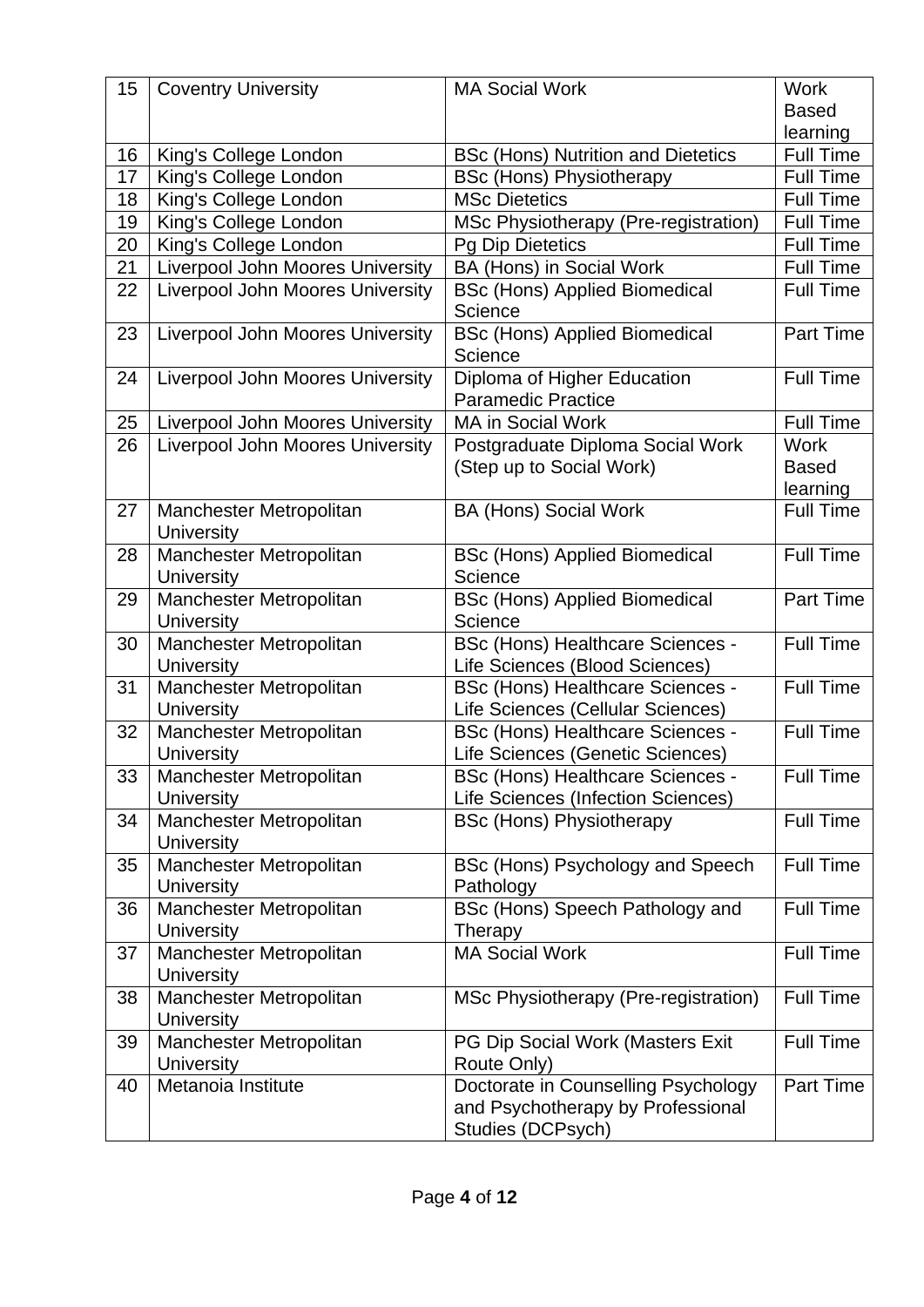| 41 | New College Durham               | BSc (Hons) Podiatry (validated by                                | <b>Full Time</b> |
|----|----------------------------------|------------------------------------------------------------------|------------------|
|    |                                  | <b>Leeds Beckett University)</b>                                 |                  |
| 42 | New College Durham               | BSc (Hons) Podiatry (validated by<br><b>Teesside University)</b> | <b>Full Time</b> |
| 43 | New College Durham               | Certificate in Local Analgesia                                   | Part Time        |
| 44 | New College Durham               | <b>Prescription Only Medicine Certificate</b>                    | Part Time        |
| 45 | The City of Liverpool College    | BA (Hons) in Social Work                                         | <b>Full Time</b> |
| 46 | The University of St Mark and St | BSc (Hons) Speech and Language                                   | <b>Full Time</b> |
|    | John                             | Therapy                                                          |                  |
| 47 | The University of St Mark and St | BSc (Hons) Speech and Language                                   | Part Time        |
|    | John                             | Therapy                                                          |                  |
| 48 | <b>University College London</b> | <b>BSc (Hons) Audiology</b>                                      | <b>Full Time</b> |
| 49 | <b>University College London</b> | Doctorate in Clinical Psychology                                 | <b>Full Time</b> |
|    |                                  | (DclinPsych)                                                     |                  |
| 50 | <b>University College London</b> | MSc Audiological Science with                                    | <b>Full Time</b> |
|    |                                  | <b>Certificate in Clinical Competency</b>                        |                  |
|    |                                  | (CCC)                                                            |                  |
| 51 | <b>University College London</b> | Postgraduate Diploma in Audiological                             | <b>Full Time</b> |
|    |                                  | Science with Certificate in Clinical                             |                  |
|    |                                  | Competency (CCC)                                                 |                  |
| 52 | University of Birmingham         | <b>Clinical Psychology Doctorate</b>                             | <b>Full Time</b> |
|    |                                  | (ClinPsyD)                                                       |                  |
| 53 | University of Birmingham         | <b>Forensic Clinical Psychology</b>                              | <b>Full Time</b> |
|    |                                  | Doctorate (ForenClinPsyD)                                        |                  |
| 54 | University of Brighton           | <b>MSc Rehabilitation Science</b>                                | <b>Full Time</b> |
|    |                                  | (Physiotherapy)                                                  |                  |
| 55 | University of Brighton           | Pg Dip Rehabilitation Science                                    | Full Time        |
|    |                                  | (Physiotherapy)                                                  |                  |
| 56 | University of Central Lancashire | <b>BSc (Hons) in Operating Department</b><br>Practice            | <b>Full Time</b> |
| 57 | University of Central Lancashire | <b>BSc (Hons) Physiotherapy</b>                                  | Full Time        |
| 58 | University of Central Lancashire |                                                                  | Part Time        |
| 59 | University of Central Lancashire | <b>BSc (Hons) Physiotherapy</b><br>Diploma of Higher Education   | <b>Full Time</b> |
|    |                                  | <b>Operating Department Practice</b>                             |                  |
| 60 | University of Coventry &         | Doctorate in Clinical Psychology                                 | <b>Full Time</b> |
|    | University of Warwick            | (D.Clin.Psy)                                                     |                  |
| 61 | University of Cumbria            | <b>FdSc Paramedic Practice</b>                                   | <b>Full Time</b> |
| 62 | University of Cumbria            | <b>FdSc Paramedic Practice</b>                                   | Part Time        |
| 63 | University of Derby              | BSc (Hons) Diagnostic Radiography                                | <b>Full Time</b> |
| 64 | University of Derby              | <b>BSc (Hons) Occupational Therapy</b>                           | <b>Full Time</b> |
| 65 | University of Derby              | <b>MA Art Therapy</b>                                            | <b>Full Time</b> |
| 66 | University of Derby              | <b>MA Dramatherapy</b>                                           | <b>Full Time</b> |
| 67 | University of Derby              | <b>MSc Occupational Therapy</b>                                  | <b>Full Time</b> |
| 68 | University of East London        | <b>BA (Hons) Social Work</b>                                     | <b>Full Time</b> |
| 69 | University of East London        | MA in Social Work                                                | <b>Full Time</b> |
| 70 | University of East London        | Professional Doctorate in Counselling                            | Part Time        |
|    |                                  | Psychology                                                       |                  |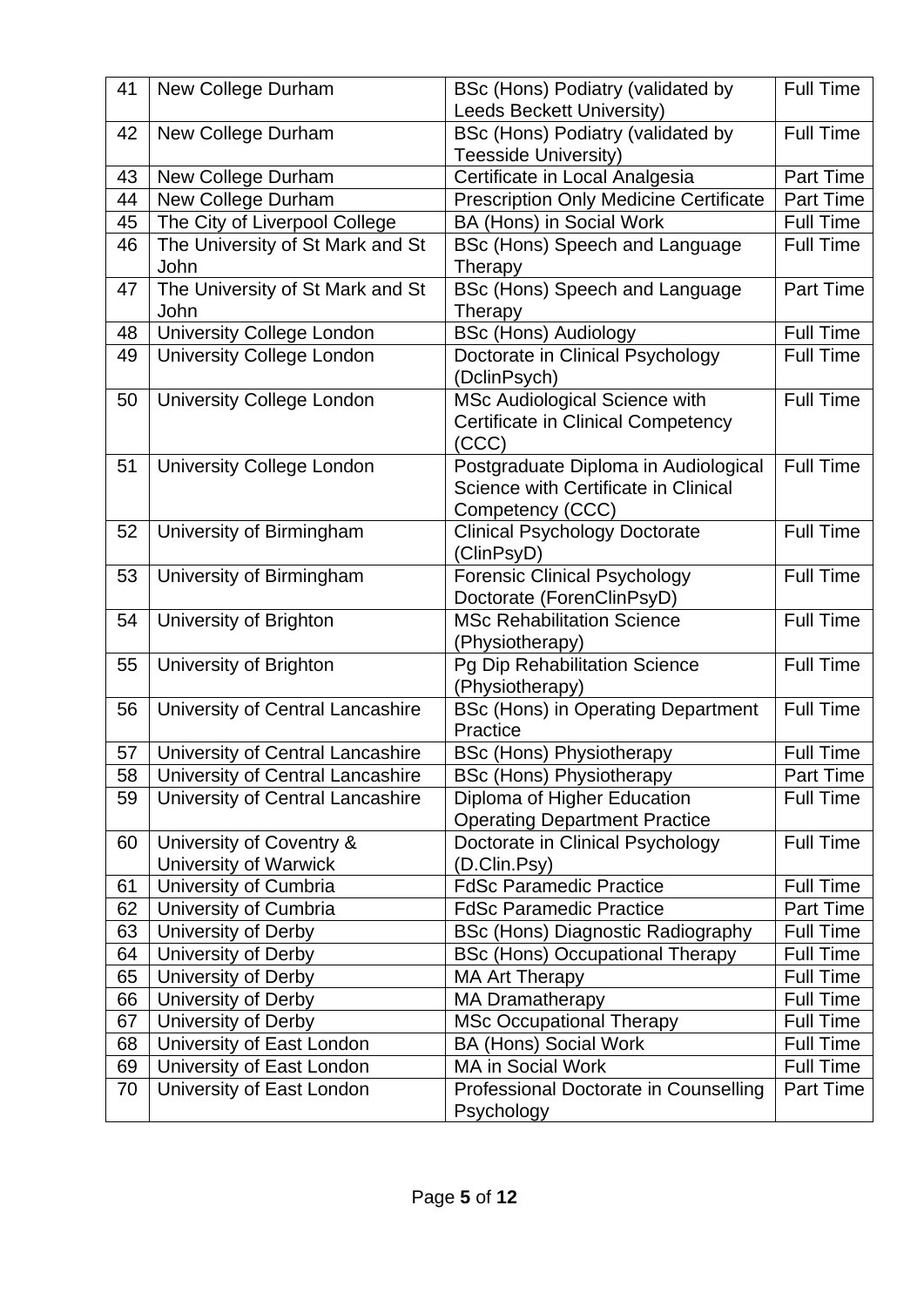| 71 | University of Huddersfield  | <b>DipHE Operating Department</b>    | <b>Full Time</b> |
|----|-----------------------------|--------------------------------------|------------------|
|    |                             | Practice                             |                  |
| 72 | University of Hull          | <b>BA (Hons) Social Work</b>         | <b>Full Time</b> |
| 73 | University of Hull          | <b>BA (Hons) Social Work</b>         | <b>Part Time</b> |
| 74 | University of Hull          | <b>Masters Award in Social Work</b>  | <b>Full Time</b> |
| 75 | University of Hull          | <b>Masters Award in Social Work</b>  | <b>Part Time</b> |
| 76 | University of Hull          | Post Graduate Diploma Social Work    | <b>Full Time</b> |
|    |                             | (Masters Exit Route Only)            |                  |
| 77 | University of Hull          | Post Graduate Diploma Social Work    | <b>Part Time</b> |
|    |                             | (Masters Exit Route Only)            |                  |
| 78 | University of Lancaster     | <b>MA Social Work</b>                | <b>Full Time</b> |
| 79 | University of Lancaster     | Post Graduate Diploma in Social      | <b>Full Time</b> |
|    |                             | <b>Work</b>                          |                  |
| 80 | University of Nottingham    | <b>Masters of Nutrition (MNutr)</b>  | <b>Full Time</b> |
| 81 | <b>University of Surrey</b> | <b>BSc (Hons) Paramedic Practice</b> | <b>Full Time</b> |
| 82 | <b>University of Surrey</b> | Dip HE Operating Department          | <b>Full Time</b> |
|    |                             | Practice                             |                  |

#### **B. Programmes which have been subject to annual monitoring audit and for which an approval visit is recommended:**

None

Verbal

#### **C. Programmes for which annual monitoring declarations have been received\* and for which the Panel is asked to confirm continuing approval:**

\*The Committee has received signed annual monitoring declarations in respect of the following programmes. Individual declarations are not routinely published with the papers.

|                | <b>Education provider</b>            | <b>Programme Name</b>                      | <b>Mode</b>      |
|----------------|--------------------------------------|--------------------------------------------|------------------|
| 1              | Anglia Ruskin University             | <b>DipHE Operating Department Practice</b> | Full Time        |
| 2              | <b>Anglia Ruskin University</b>      | <b>MA Dramatherapy</b>                     | <b>Full Time</b> |
| 3              | <b>Anglia Ruskin University</b>      | <b>MA Music Therapy</b>                    | <b>Full Time</b> |
| $\overline{4}$ | Birmingham Metropolitan              | <b>BSc (Hons) Podiatry</b>                 | <b>Full Time</b> |
|                | College                              |                                            |                  |
| 5              | <b>Bradford College</b>              | <b>BA (Hons) Social Work</b>               | Part Time        |
| 6              | <b>Buckinghamshire New</b>           | Dip (HE) Operating Department              | <b>Full Time</b> |
|                | <b>University</b>                    | Practitioner                               |                  |
| $\overline{7}$ | <b>Cardiff University (Prifysgol</b> | BSc (Hons) Diagnostic Radiography          | <b>Full Time</b> |
|                | Caerdydd)                            | and Imaging                                |                  |
| 8              | <b>Cardiff University (Prifysgol</b> | BSc (Hons) Radiotherapy and                | <b>Full Time</b> |
|                | Caerdydd)                            | Oncology                                   |                  |
| 9              | <b>Cardiff University (Prifysgol</b> | Postgraduate Certificate in Non-           | <b>Part Time</b> |
|                | Caerdydd)                            | <b>Medical Prescribing</b>                 |                  |
| 10             | <b>City University</b>               | Doctorate in Health Psychology             | <b>Full Time</b> |
|                |                                      | (Dpsych)                                   |                  |
| 11             | <b>City University</b>               | Doctorate in Health Psychology             | <b>Part Time</b> |
|                |                                      | (Dpsych)                                   |                  |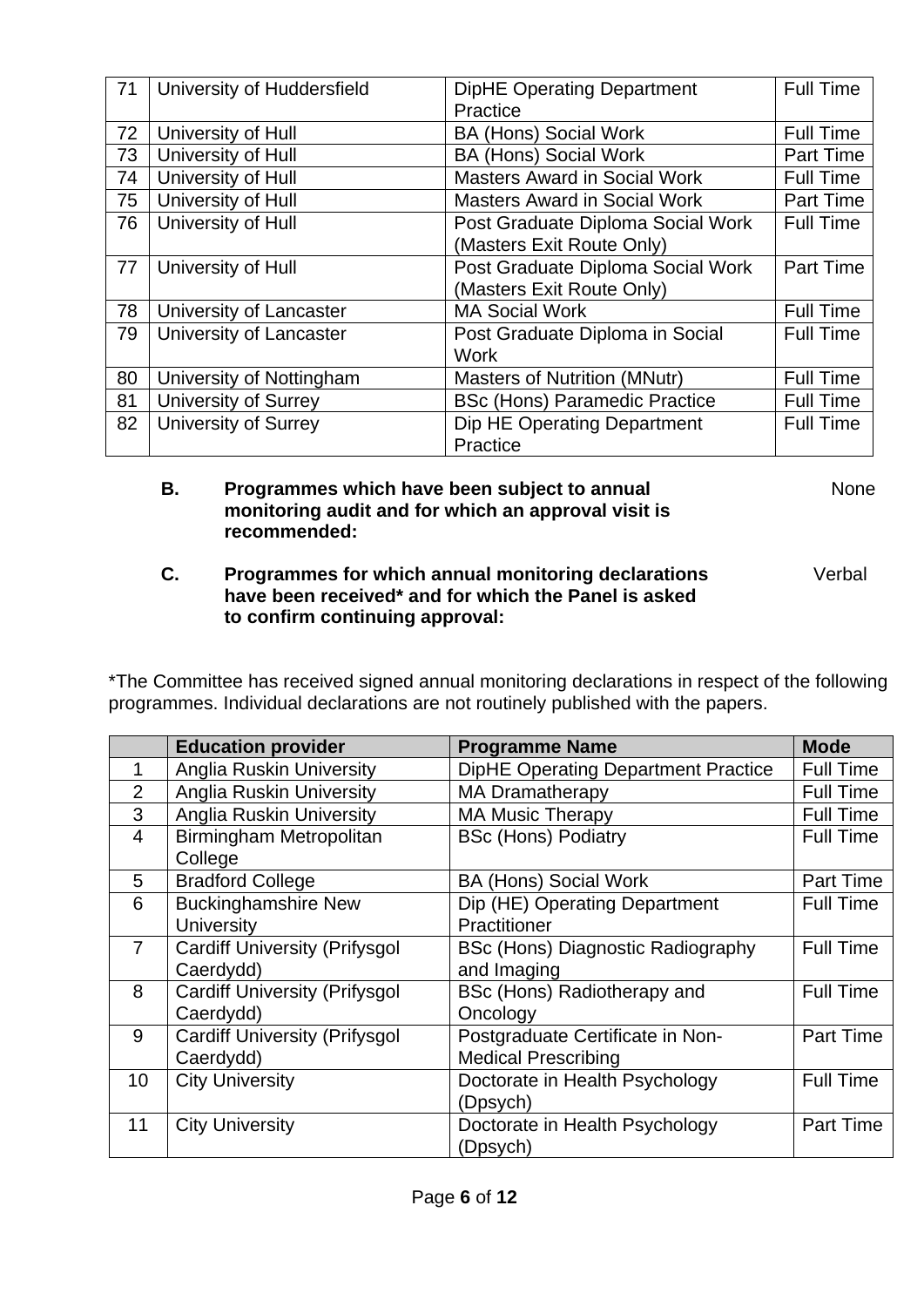| 12       | <b>Glasgow Caledonian University</b> | <b>BSc (Hons) Applied Biomedical</b><br>Science        | <b>Full Time</b> |
|----------|--------------------------------------|--------------------------------------------------------|------------------|
| 13       | <b>Glasgow Caledonian University</b> | <b>BSc (Hons) Orthoptics</b>                           | <b>Full Time</b> |
| 14       | <b>Glasgow Caledonian University</b> | D.Psych in Counselling Psychology                      | <b>Full Time</b> |
| 15       | <b>Glasgow Caledonian University</b> | D.Psych in Counselling Psychology                      | <b>Part Time</b> |
| 16       | <b>Glasgow Caledonian University</b> | Local Analgesia with Nail Surgery for                  | <b>Part Time</b> |
|          |                                      | Podiatrists                                            |                  |
| 17       | <b>Glasgow Caledonian University</b> | D.Psych in Counselling Psychology                      | Part Time        |
|          | & University of Strathclyde          |                                                        |                  |
| 18       | <b>Goldsmiths University of</b>      | <b>MA Art Psychotherapy</b>                            | <b>Full Time</b> |
|          | London                               |                                                        |                  |
| 19       | Goldsmiths University of             | <b>MA Art Psychotherapy</b>                            | <b>Part Time</b> |
|          | London                               |                                                        |                  |
| 20       | <b>Leeds Beckett University</b>      | <b>BSc (Hons) Clinical Language</b>                    | <b>Full Time</b> |
|          |                                      | Sciences (Speech and Language                          |                  |
|          |                                      | Therapy)                                               |                  |
| 21       | <b>Leeds Beckett University</b>      | <b>BSc (Hons) Dietetics</b>                            | <b>Full Time</b> |
| 22       | <b>Leeds Beckett University</b>      | <b>BSc (Hons) Physiotherapy</b>                        | <b>Full Time</b> |
| 23       | <b>Leeds Beckett University</b>      | BSc (Hons) Speech and Language                         | <b>Full Time</b> |
|          |                                      | Therapy                                                |                  |
| 24       | <b>Leeds Beckett University</b>      | <b>MA Art Psychotherapy Practice</b>                   | <b>Full Time</b> |
| 25       | <b>Leeds Beckett University</b>      | MA Art Psychotherapy Practice                          | Part Time        |
| 26       | <b>Leeds Beckett University</b>      | <b>MSc Occupational Therapy (Pre-</b>                  | <b>Full Time</b> |
|          |                                      | registration)                                          |                  |
| 27       | <b>Leeds Beckett University</b>      | MSc Physiotherapy (Pre-registration)                   | <b>Full Time</b> |
| 28       | <b>Leeds Beckett University</b>      | <b>Pg Dip Dietetics</b>                                | <b>Full Time</b> |
| 29       | <b>Leeds Beckett University</b>      | Pg Dip Occupational Therapy                            | <b>Full Time</b> |
| 30       | <b>Leeds Beckett University</b>      | Pg Dip Physiotherapy                                   | <b>Full Time</b> |
| 31       | <b>Outreach Rescue and Medic</b>     | <b>Hazardous Environment Medicine</b>                  | <b>Part Time</b> |
|          | <b>Skills</b>                        | <b>Paramedic Award</b>                                 |                  |
| 32       | Queen Margaret University            | <b>BSc (Hons) Diagnostic Radiography</b>               | <b>Full Time</b> |
| 33       | <b>Queen Margaret University</b>     | <b>BSc (Hons) Occupational Therapy</b>                 | <b>Full Time</b> |
| 34       | <b>Queen Margaret University</b>     | <b>BSc (Hons) Physiotherapy</b>                        | <b>Full Time</b> |
| 35       | <b>Queen Margaret University</b>     | BSc (Hons) Speech and Language                         | <b>Full Time</b> |
|          |                                      | Therapy                                                |                  |
| 36       | Queen Margaret University            | <b>BSc (Hons) Therapeutic Radiography</b>              | Full Time        |
| 37       | Queen Margaret University            | Extended Independent Prescribing and                   | Part Time        |
|          |                                      | <b>Supplementary Prescribing</b>                       |                  |
| 38       | Queen Margaret University            | Local Anaesthesia for HCPC registered                  | <b>Full Time</b> |
|          |                                      | podiatrists                                            |                  |
| 39       | Queen Margaret University            | MSc (pre registration) in Speech and                   | <b>Full Time</b> |
|          |                                      | Language Therapy                                       |                  |
| 40       | <b>Queen Margaret University</b>     | MSc (pre registration) in Speech and                   | Part Time        |
|          |                                      | Language Therapy<br><b>MSc Dietetics</b>               | <b>Full Time</b> |
| 41<br>42 | Queen Margaret University            | <b>MSc Dietetics</b>                                   | Part Time        |
|          | Queen Margaret University            |                                                        | <b>Full Time</b> |
| 43       | Queen Margaret University            | <b>MSc Occupational Therapy (Pre-</b><br>registration) |                  |
|          |                                      |                                                        |                  |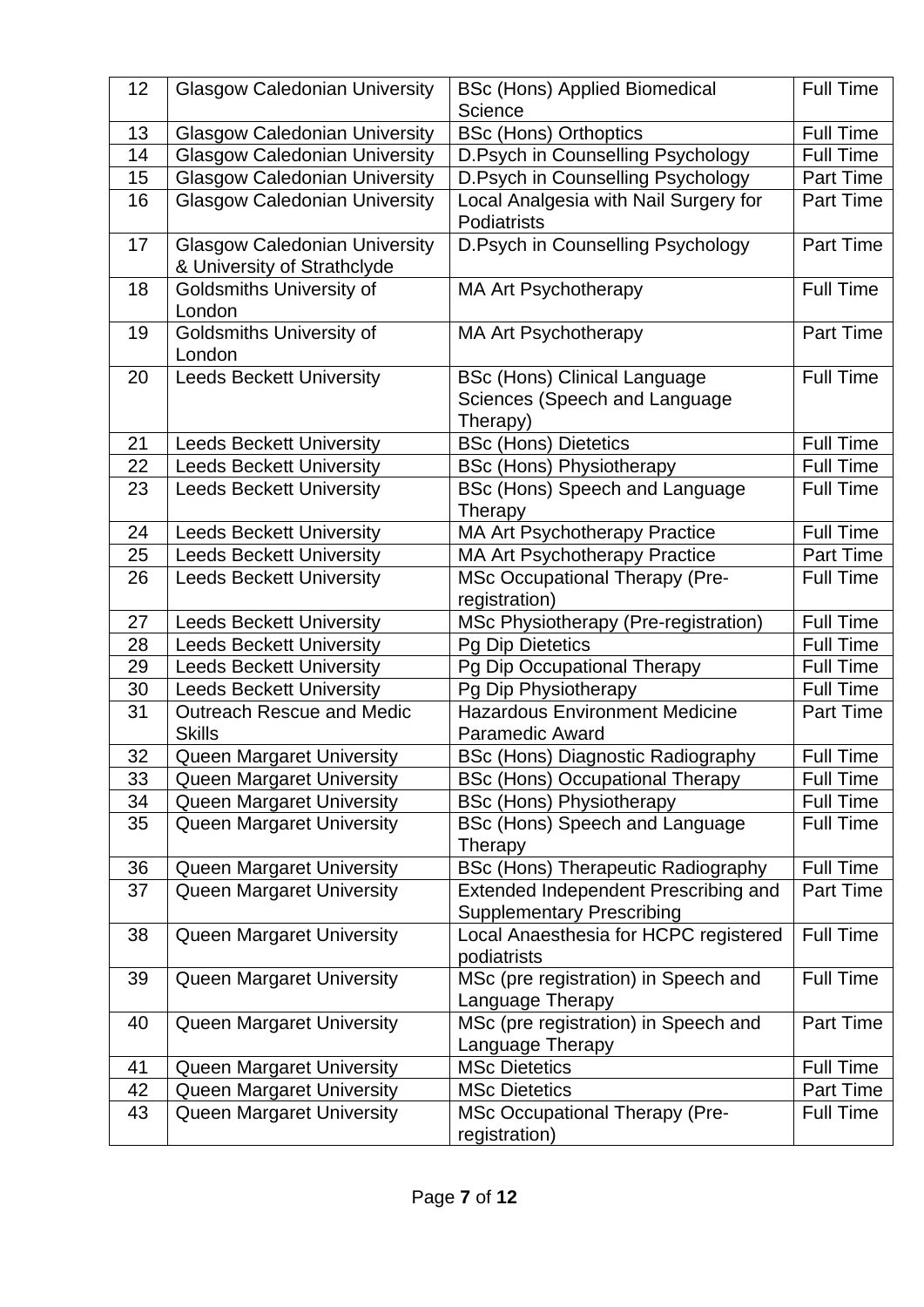| 44 | <b>Queen Margaret University</b>   | MSc Physiotherapy (Pre-registration)     | <b>Full Time</b> |
|----|------------------------------------|------------------------------------------|------------------|
| 45 | Queen Margaret University          | <b>PgDip Dietetics</b>                   | <b>Full Time</b> |
| 46 | Queen Margaret University          | <b>PgDip Dietetics</b>                   | <b>Part Time</b> |
| 47 | Queen Margaret University          | <b>PgDip Occupational Therapy</b>        | <b>Full Time</b> |
| 48 | Queen Margaret University          | Post Graduate Diploma (pre-              | <b>Full Time</b> |
|    |                                    | registration) in Speech and Language     |                  |
|    |                                    | Therapy                                  |                  |
| 49 | Queen Margaret University          | Post Graduate Diploma Physiotherapy      | <b>Full Time</b> |
|    |                                    | (Pre-registration)                       |                  |
| 50 | Royal Holloway, University of      | Doctorate in Clinical Psychology         | <b>Full Time</b> |
|    | London                             | (DClinPsy)                               |                  |
| 51 | <b>Sheffield Hallam University</b> | <b>BSc (Hons) Diagnostic Radiography</b> | <b>Full Time</b> |
| 52 | <b>Sheffield Hallam University</b> | <b>BSc (Hons) Occupational Therapy</b>   | <b>Full Time</b> |
| 53 | <b>Sheffield Hallam University</b> | <b>BSc (Hons) Physiotherapy</b>          | <b>Full Time</b> |
| 54 | <b>Sheffield Hallam University</b> | BSc (Hons) Radiotherapy and              | <b>Full Time</b> |
|    |                                    | Oncology                                 |                  |
| 55 | <b>Sheffield Hallam University</b> | Diploma of Higher Education Operating    | <b>Full Time</b> |
|    |                                    | <b>Department Practice</b>               |                  |
| 56 | <b>Sheffield Hallam University</b> | <b>MSc Occupational Therapy (Pre-</b>    | <b>Full Time</b> |
|    |                                    | registration)                            |                  |
| 57 | <b>Sheffield Hallam University</b> | Pg Dip Radiotherapy and Oncology in      | <b>Full Time</b> |
|    |                                    | Practice                                 |                  |
| 58 | <b>Teesside University</b>         | Doctorate in Counselling Psychology      | <b>Full Time</b> |
|    |                                    | (DCounsPsy)                              |                  |
|    |                                    |                                          |                  |
| 59 | The Smae Institute                 | Diploma in Local Anaesthesia for         | <b>Distance</b>  |
|    |                                    | <b>Podiatry Practice</b>                 | Learning         |
| 60 | The Smae Institute                 | Diploma In Prescription Only Medicines   | <b>Part Time</b> |
|    |                                    | for Podiatric Practice                   |                  |
| 61 | The University of Northampton      | <b>BSc (Hons) Occupational Therapy</b>   | <b>Full Time</b> |
| 62 | The University of Northampton      | <b>BSc (Hons) Occupational Therapy</b>   | <b>Part Time</b> |
| 63 | The University of Northampton      | <b>BSc (Hons) Podiatry</b>               | <b>Full Time</b> |
| 64 | The University of Northampton      | <b>FDSc Paramedic Science</b>            | <b>Full Time</b> |
| 65 | The University of Northampton      | <b>FDSc Paramedic Science</b>            | Part Time        |
| 66 | University of Bath                 | Doctorate in Clinical Psychology         | <b>Full Time</b> |
| 67 | University of Essex                | Post Graduate Diploma in                 | <b>Full Time</b> |
|    |                                    | Physiotherapy                            |                  |
| 68 | University of Glasgow              | Doctorate in Clinical Psychology         | <b>Full Time</b> |
|    |                                    | (DClinPsy)                               |                  |
| 69 | <b>University of Ulster</b>        | <b>BSc (Hons) Diagnostic Radiography</b> | <b>Full Time</b> |
|    |                                    | and Imaging                              |                  |
| 70 | <b>University of Ulster</b>        | <b>BSc (Hons) Dietetics</b>              | <b>Full Time</b> |
| 71 | <b>University of Ulster</b>        | <b>BSc (Hons) Occupational Therapy</b>   | <b>Full Time</b> |
| 72 | University of Ulster               | <b>BSc (Hons) Podiatry</b>               | <b>Full Time</b> |
| 73 | University of Ulster               | BSc (Hons) Radiography (Diagnostic)      | <b>Full Time</b> |
| 74 | <b>University of Ulster</b>        | BSc (Hons) Radiotherapy and              | <b>Full Time</b> |
|    |                                    | Oncology                                 |                  |
| 75 | <b>University of Ulster</b>        | BSc (Hons) Speech and Language           | <b>Full Time</b> |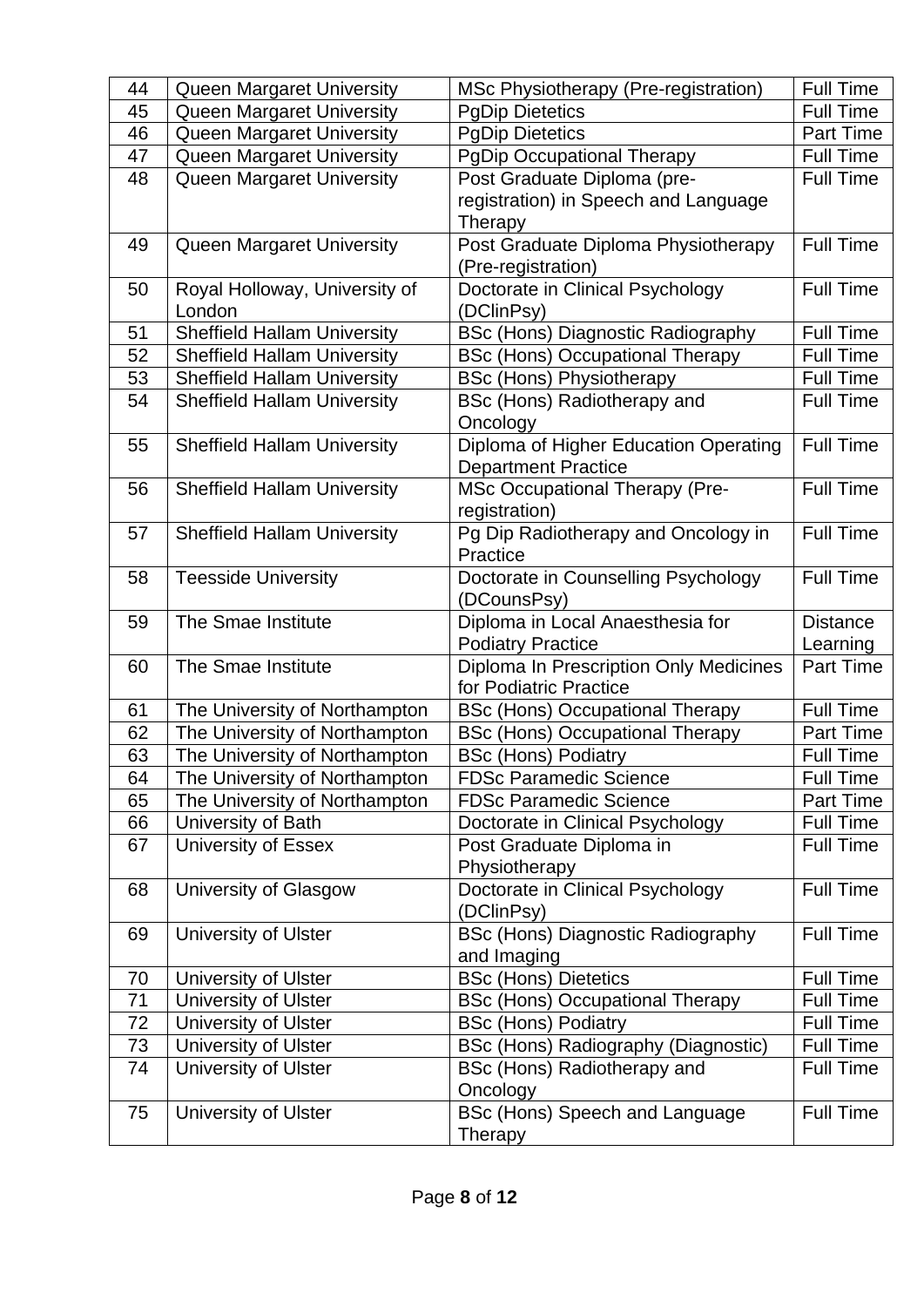| 76 | <b>University of Ulster</b> | <b>MSc Dietetics</b>                                            | <b>Full Time</b> |
|----|-----------------------------|-----------------------------------------------------------------|------------------|
| 77 | University of Ulster        | <b>Pg Dip Dietetics</b>                                         | <b>Full Time</b> |
| 78 | University of Wolverhampton | Professional Doctorate in Counselling<br>Psychology (DcounsPsy) | <b>Full Time</b> |
| 79 | University of Wolverhampton | Professional Doctorate in Counselling<br>Psychology (DcounsPsy) | Part Time        |

## 5**. Major changes**

### **A. Programmes which have been subject to major change and for which continuing approval is recommended:**

 enclosure 4 ETP 10/15

|                | <b>Education provider</b>                    | <b>Programme Name</b>                        | <b>Mode</b>      |
|----------------|----------------------------------------------|----------------------------------------------|------------------|
| $\mathbf{1}$   | <b>Anglia Ruskin University</b>              | FDSc in Hearing Aid Audiology                | <b>Distance</b>  |
|                |                                              |                                              | Learning         |
| $\overline{2}$ | <b>British Psychological Society</b>         | Qualification in Educational Psychology      | Flexible         |
|                |                                              | (Scotland (Stage 2))                         |                  |
| 3              | <b>British Psychological Society</b>         | Qualification in Sport and Exercise          | Flexible         |
|                |                                              | Psychology (Stage 2)                         |                  |
| 4              | <b>Brunel University</b>                     | MSc Physiotherapy (Pre-registration)         | Full Time        |
| 5              | <b>Goldsmiths University of</b><br>London    | <b>BA (Hons) Social Work</b>                 | <b>Full Time</b> |
| 6              | <b>Goldsmiths University of</b><br>London    | <b>MA in Social Work</b>                     | <b>Full Time</b> |
| $\overline{7}$ | Liverpool John Moores                        | <b>BSc (Hons) Applied Biomedical Science</b> | <b>Full Time</b> |
|                | <b>University</b>                            |                                              |                  |
| 8              | Liverpool John Moores                        | <b>BSc (Hons) Applied Biomedical Science</b> | Part Time        |
|                | <b>University</b>                            |                                              |                  |
| 9              | London South Bank                            | <b>BSc (Hons) Occupational Therapy</b>       | <b>Full Time</b> |
| 10             | <b>University</b><br>London South Bank       | <b>BSc (Hons) Occupational Therapy</b>       | <b>Part Time</b> |
|                | <b>University</b>                            |                                              |                  |
| 11             | London South Bank                            | <b>BSc (Hons) Occupational Therapy</b>       | <b>Work</b>      |
|                | <b>University</b>                            |                                              | <b>Based</b>     |
|                |                                              |                                              | learning         |
| 12             | London South Bank                            | Pg Dip Therapeutic Radiography               | <b>Full Time</b> |
|                | <b>University</b>                            |                                              |                  |
| 13             | Manchester Metropolitan<br><b>University</b> | <b>BA (Hons) Social Work</b>                 | <b>Full Time</b> |
| 14             | Manchester Metropolitan                      | <b>MA Social Work</b>                        | <b>Full Time</b> |
|                | <b>University</b>                            |                                              |                  |
| 15             | Manchester Metropolitan                      | PG Dip Social Work (Employment based)        | <b>Work</b>      |
|                | <b>University</b>                            |                                              | <b>Based</b>     |
|                |                                              |                                              | learning         |
| 16             | Manchester Metropolitan                      | PG Dip Social Work (Masters Exit Route       | <b>Full Time</b> |
|                | <b>University</b>                            | Only)                                        |                  |
| 17             | <b>Oxford Brookes University</b>             | <b>BSc (Hons) Operating Department</b>       | <b>Full Time</b> |
|                |                                              | Practice                                     |                  |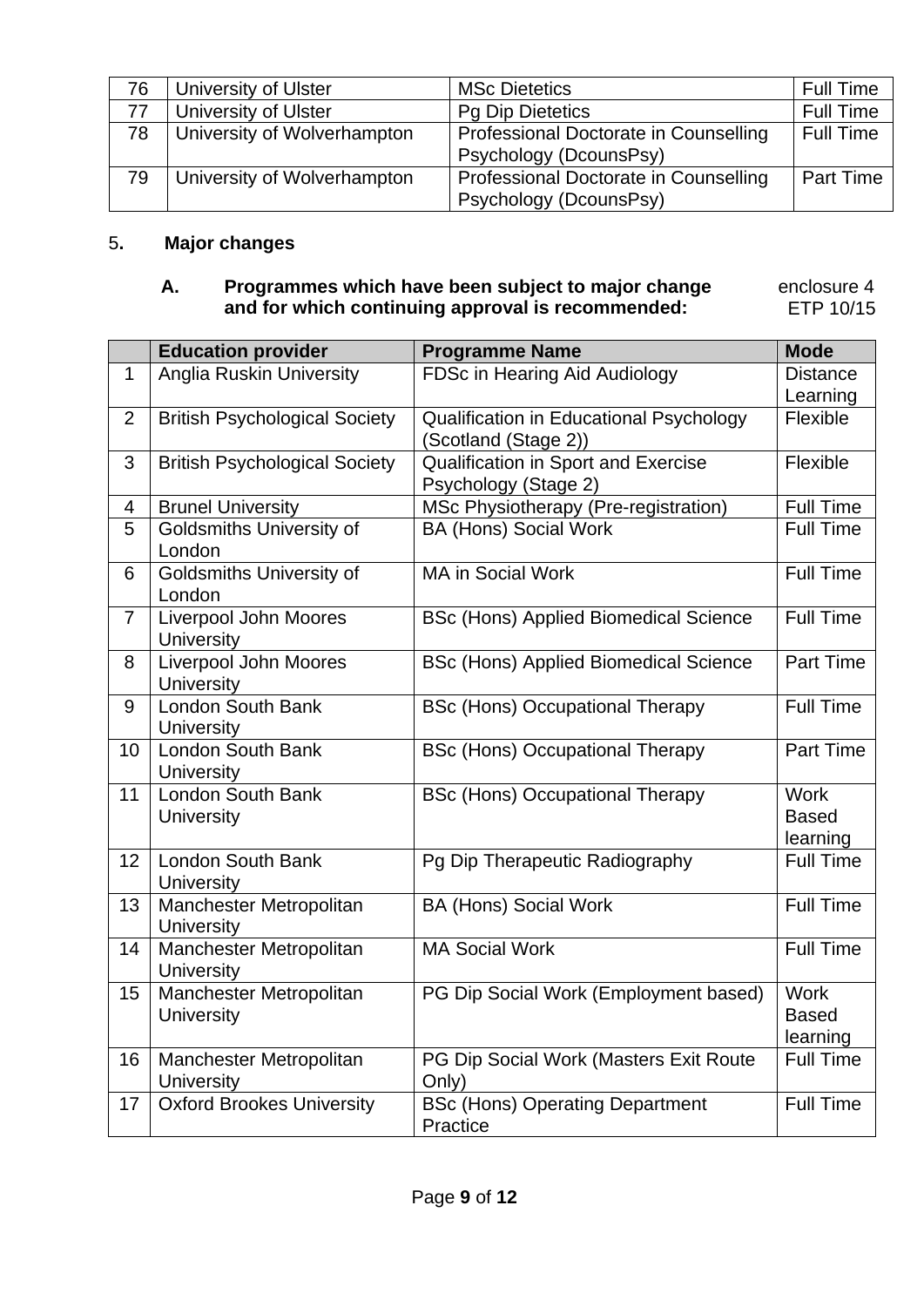| 18 | <b>Oxford Brookes University</b>                                         | <b>BSc (Hons) Operating Department</b><br>Practice     | Part Time                               |
|----|--------------------------------------------------------------------------|--------------------------------------------------------|-----------------------------------------|
| 19 | <b>Oxford Brookes University</b>                                         | Dip HE Operating Department Practice                   | <b>Full Time</b>                        |
| 20 | <b>Oxford Brookes University</b>                                         | Dip HE Operating Department Practice                   | <b>Part Time</b>                        |
| 21 | <b>Roehampton University</b>                                             | <b>MA Music Therapy</b>                                | <b>Full Time</b>                        |
| 22 | <b>Roehampton University</b>                                             | <b>MA Music Therapy</b>                                | <b>Part Time</b>                        |
| 23 | <b>Sheffield Hallam University</b>                                       | Diploma of Higher Education Paramedic<br>Practice      | <b>Full Time</b>                        |
| 24 | <b>Sheffield Hallam University</b>                                       | <b>Non-Medical Prescribing</b>                         | Part Time                               |
| 25 | <b>Sheffield Hallam University</b>                                       | <b>Non-Medical Prescribing</b>                         | Part Time                               |
| 26 | South Western Ambulance<br><b>Service NHS Foundation</b><br><b>Trust</b> | <b>IHCD Paramedic Award</b>                            | <b>Full Time</b>                        |
| 27 | <b>Staffordshire University</b>                                          | Foundation Degree in Paramedic Science                 | <b>Full Time</b>                        |
| 28 | <b>Teesside University</b>                                               | <b>BSc (Hons) Diagnostic Radiography</b>               | <b>Full Time</b>                        |
| 29 | <b>Teesside University</b>                                               | <b>BSc (Hons) Occupational Therapy</b>                 | <b>Full Time</b>                        |
| 30 | <b>Teesside University</b>                                               | <b>BSc (Hons) Physiotherapy</b>                        | <b>Full Time</b>                        |
| 31 | <b>Teesside University</b>                                               | MSc Diagnostic Radiography (Pre-<br>registration)      | <b>Full Time</b>                        |
| 32 | <b>Teesside University</b>                                               | MSc Occupational Therapy (Pre-<br>registration)        | <b>Full Time</b>                        |
| 33 | <b>Teesside University</b>                                               | MSc Physiotherapy (Pre-registration)                   | <b>Full Time</b>                        |
| 34 | <b>Teesside University</b>                                               | Pg Dip Diagnostic Radiography (Pre-<br>registration)   | <b>Full Time</b>                        |
| 35 | <b>Teesside University</b>                                               | Pg Dip Occupational Therapy (Pre-<br>registration)     | <b>Full Time</b>                        |
| 36 | <b>Teesside University</b>                                               | Pg Dip Physiotherapy (Pre-registration)                | <b>Full Time</b>                        |
| 37 | <b>University of Essex</b>                                               | <b>BSc (Hons) Occupational Therapy</b>                 | <b>Part Time</b>                        |
| 38 | University of Leicester                                                  | Doctorate in Clinical Psychology<br>(DClinPsy)         | <b>Full Time</b>                        |
| 39 | University of Liverpool                                                  | <b>BSc (Hons) Diagnostic Radiography</b>               | <b>Full Time</b>                        |
| 40 | University of Liverpool                                                  | <b>BSc (Hons) Radiotherapy</b>                         | <b>Full Time</b>                        |
| 41 | University of Liverpool                                                  | Doctorate in Clinical Psychology<br>(D.Clin.Psychol)   | <b>Full Time</b>                        |
| 42 | University of Nottingham                                                 | BA (Hons) in Social Work and Social<br>Policy          | <b>Full Time</b>                        |
| 43 | University of Nottingham                                                 | <b>MA in Social Work</b>                               | <b>Full Time</b>                        |
| 44 | University of Nottingham                                                 | <b>MA in Social Work</b>                               | <b>Work</b><br><b>Based</b><br>learning |
| 45 | University of Nottingham                                                 | PG Diploma in Social Work (Masters Exit<br>Route Only) | <b>Full Time</b>                        |
| 46 | University of Nottingham                                                 | PG Diploma in Social Work (Masters Exit                | <b>Work</b>                             |
|    |                                                                          | Route Only)                                            | <b>Based</b>                            |
|    |                                                                          |                                                        | learning                                |
| 47 | University of Plymouth                                                   | <b>BSc (Hons) Dietetics</b>                            | <b>Full Time</b>                        |
| 48 | University of Plymouth                                                   | <b>BSc (Hons) Occupational Therapy</b>                 | Full Time                               |
| 49 | University of Plymouth                                                   | <b>BSc (Hons) Paramedic Practitioner</b>               | <b>Full Time</b>                        |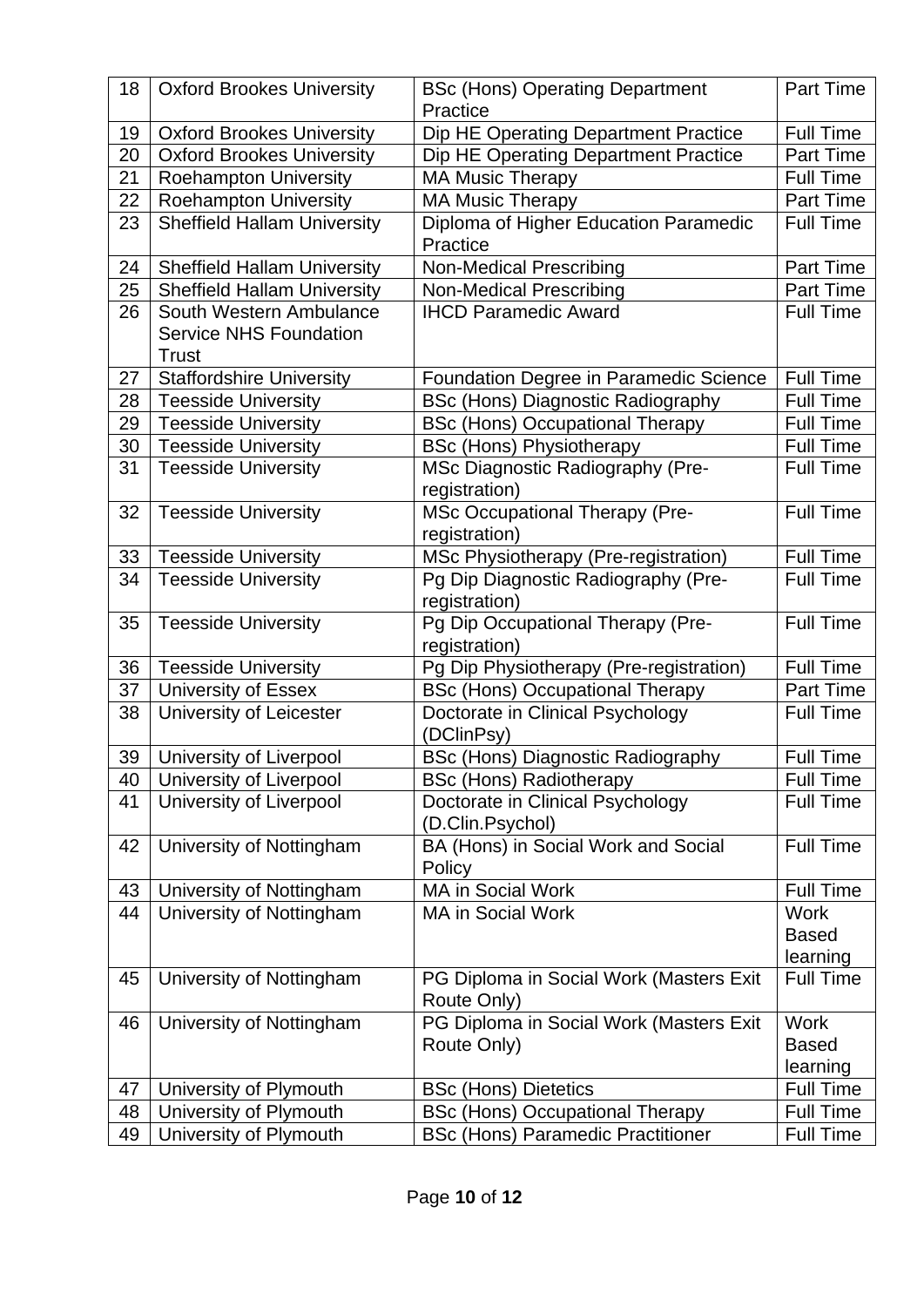| 50 | University of Plymouth                              | <b>BSc (Hons) Paramedic Practitioner</b>                  | <b>Full Time</b> |
|----|-----------------------------------------------------|-----------------------------------------------------------|------------------|
| 51 | University of Plymouth                              | <b>BSc (Hons) Paramedic Practitioner</b>                  | Part Time        |
| 52 | University of Plymouth                              | <b>BSc (Hons) Paramedic Practitioner</b>                  | <b>Part Time</b> |
| 53 | University of Plymouth                              | <b>BSc (Hons) Paramedic Practitioner</b>                  | <b>Full Time</b> |
|    |                                                     | (Community Emergency Health)                              |                  |
| 54 | University of Plymouth                              | <b>BSc (Hons) Paramedic Practitioner</b>                  | <b>Part Time</b> |
|    |                                                     | (Community Emergency Health)                              |                  |
| 55 | University of Plymouth                              | <b>BSc (Hons) Physiotherapy</b>                           | <b>Full Time</b> |
| 56 | University of Plymouth                              | <b>BSc (Hons) Podiatry</b>                                | <b>Full Time</b> |
| 57 | University of Plymouth                              | <b>BSc (Hons) Podiatry</b>                                | <b>Full Time</b> |
| 58 | University of Plymouth                              | Diploma in Higher Education Paramedic                     | <b>Full Time</b> |
|    |                                                     | <b>Studies (Community Emergency Health)</b>               |                  |
| 59 | University of Plymouth                              | Diploma in Higher Education Paramedic                     | Part Time        |
|    |                                                     | Studies (Community Emergency Health)                      |                  |
| 60 | University of Plymouth                              | Graduate Diploma Paramedic Practitioner                   | <b>Full Time</b> |
|    |                                                     | (Community Emergency Health)                              |                  |
| 61 | University of Plymouth                              | Graduate Diploma Paramedic Practitioner                   | Part Time        |
|    |                                                     | (Community Emergency Health)                              |                  |
| 62 | University of the West of                           | <b>BSc (Hons) Applied Biomedical Science</b>              | <b>Full Time</b> |
|    | <b>England Bristol</b>                              | (Clinical)                                                |                  |
| 63 | University of the West of                           | <b>BSc (Hons) Applied Biomedical Science</b>              | <b>Part Time</b> |
|    | <b>England Bristol</b>                              | (Clinical)                                                |                  |
| 64 | University of the West of                           | BSc (Hons) Healthcare Science (Blood                      | <b>Full Time</b> |
|    | <b>England Bristol</b>                              | Science)                                                  |                  |
| 65 | University of the West of                           | <b>BSc (Hons) Healthcare Science (Blood</b>               | Part Time        |
|    | <b>England Bristol</b>                              | Science)                                                  |                  |
| 66 | University of the West of                           | <b>BSc (Hons) Healthcare Science (Genetic</b>             | <b>Full Time</b> |
| 67 | <b>England Bristol</b><br>University of the West of | Science)                                                  | Part Time        |
|    | <b>England Bristol</b>                              | <b>BSc (Hons) Healthcare Science (Genetic</b><br>Science) |                  |
| 68 | University of the West of                           | BSc (Hons) Healthcare Science (Infection                  | <b>Full Time</b> |
|    | <b>England Bristol</b>                              | Science)                                                  |                  |
| 69 | University of the West of                           | BSc (Hons) Healthcare Science (Infection                  | Part Time        |
|    | <b>England Bristol</b>                              | Science)                                                  |                  |
| 70 | University of the West of                           | BSc (Hons) Healthcare Science (Tissue                     | <b>Full Time</b> |
|    | <b>England Bristol</b>                              | Science)                                                  |                  |
| 71 | University of the West of                           | BSc (Hons) Healthcare Science (Tissue                     | Part Time        |
|    | <b>England Bristol</b>                              | Science)                                                  |                  |

#### **B. Programmes which have been subject to major change and for which an approval visit is recommended:**

 enclosure 5 ETP 11/15

| <b>Education provider</b> | <b>Programme Name</b>        | <b>Mode</b>      |
|---------------------------|------------------------------|------------------|
| University of Cumbria     | <b>BA (Hons) Social Work</b> | <b>Full Time</b> |

#### **6. Withdrawal of ongoing approval from programmes that have no students or are no longer admitting students (closure of a programme)**